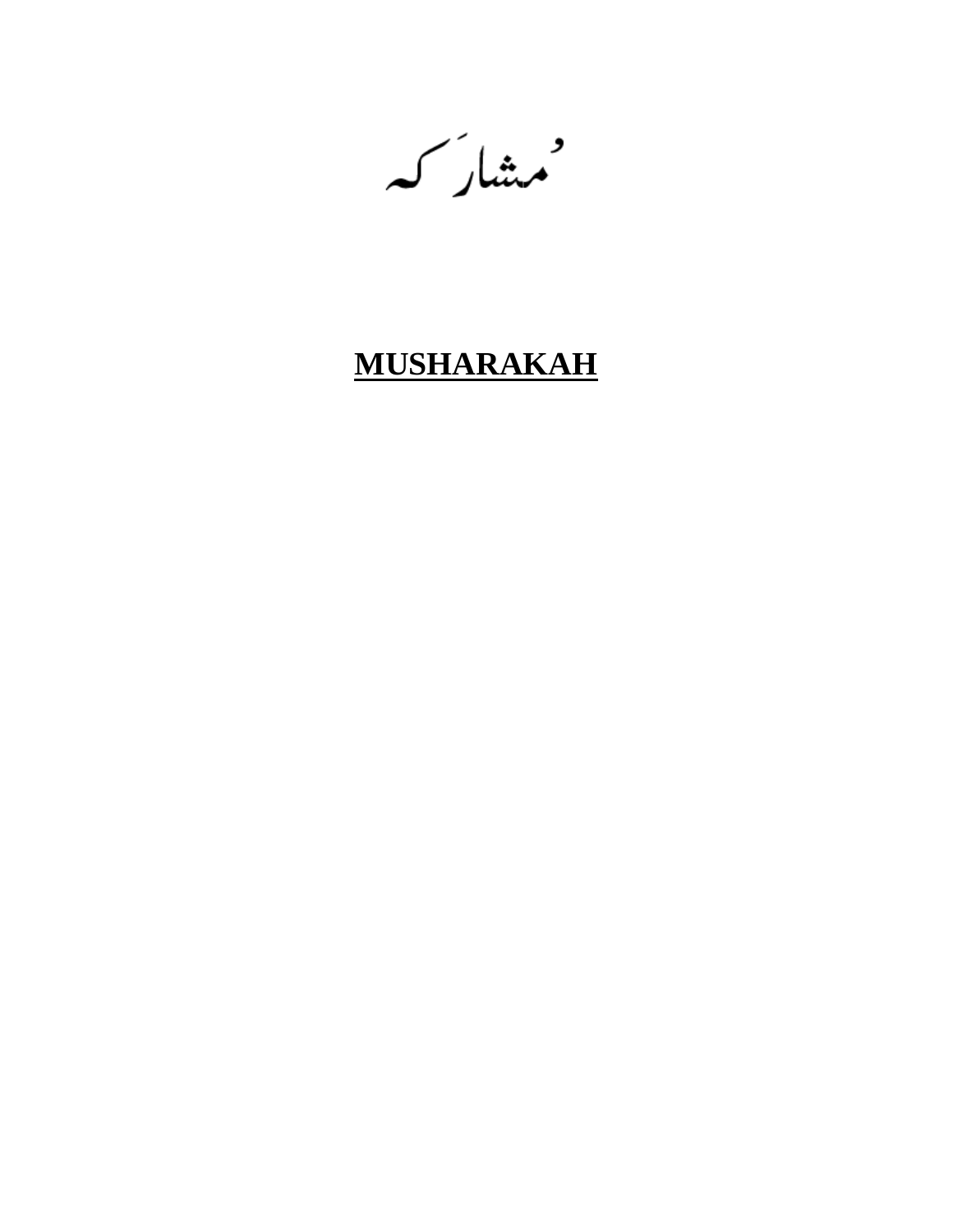#### **THIS MUSHARAKAH AGREEMENT**

(the "Agreement") is made at\_\_\_\_\_on \_\_\_ day of \_\_\_\_\_ by and

#### **BETWEEN**

\_\_\_\_\_\_\_\_\_\_\_\_\_\_\_\_\_\_\_Limited, a duly incorporated company having its registered office at a hereinafter referred to as "the Client" (which expression shall wherever the context so requires or permits mean and include its successors-in-interest and assigns) of the ONE PART

#### **AND**

\_\_\_\_\_\_\_\_\_\_\_\_\_\_\_\_\_Modaraba having its registered office at \_\_\_\_\_\_\_\_\_\_ hereinafter referred to as "the Modaraba" (which expression shall wherever the context so requires or permits mean and include its successors-in-interest and assigns) of the OTHER PART:

IT IS AGREED BY THE PARTIES as follows:

## **1. PURPOSE AND DEFINITIONS**

**1.01** This Agreement sets out the terms and conditions upon and subject to which the Modaraba has agreed to finance the Client by way of Musharakah investment.

**1.02** In this Agreement, unless the context otherwise requires:

**"Business Day"** means a day, on which the offices of the Modaraba are open for normal business in Pakistan,

**"Client's Investment"** mean is defined in clause 4 (ii),

**"Financial Statements"** shall mean the client's Balance Sheet, Profit & Loss Account, Cash Flow statement and statement of changes in equity.

**"Modaraba's Investment"** is defined in Clause 2,

**"Musharakah Capital"** means the sum of Client's Investment, Modaraba's Investment and the other PLS Funds, if any;

 **"NBFCs"** means non-banking finance companies as licensed from time to time by SECP;

**"Other PLS Funds"** is defined in clause 4(iii)

**"Parties"** means the parties to this Agreement,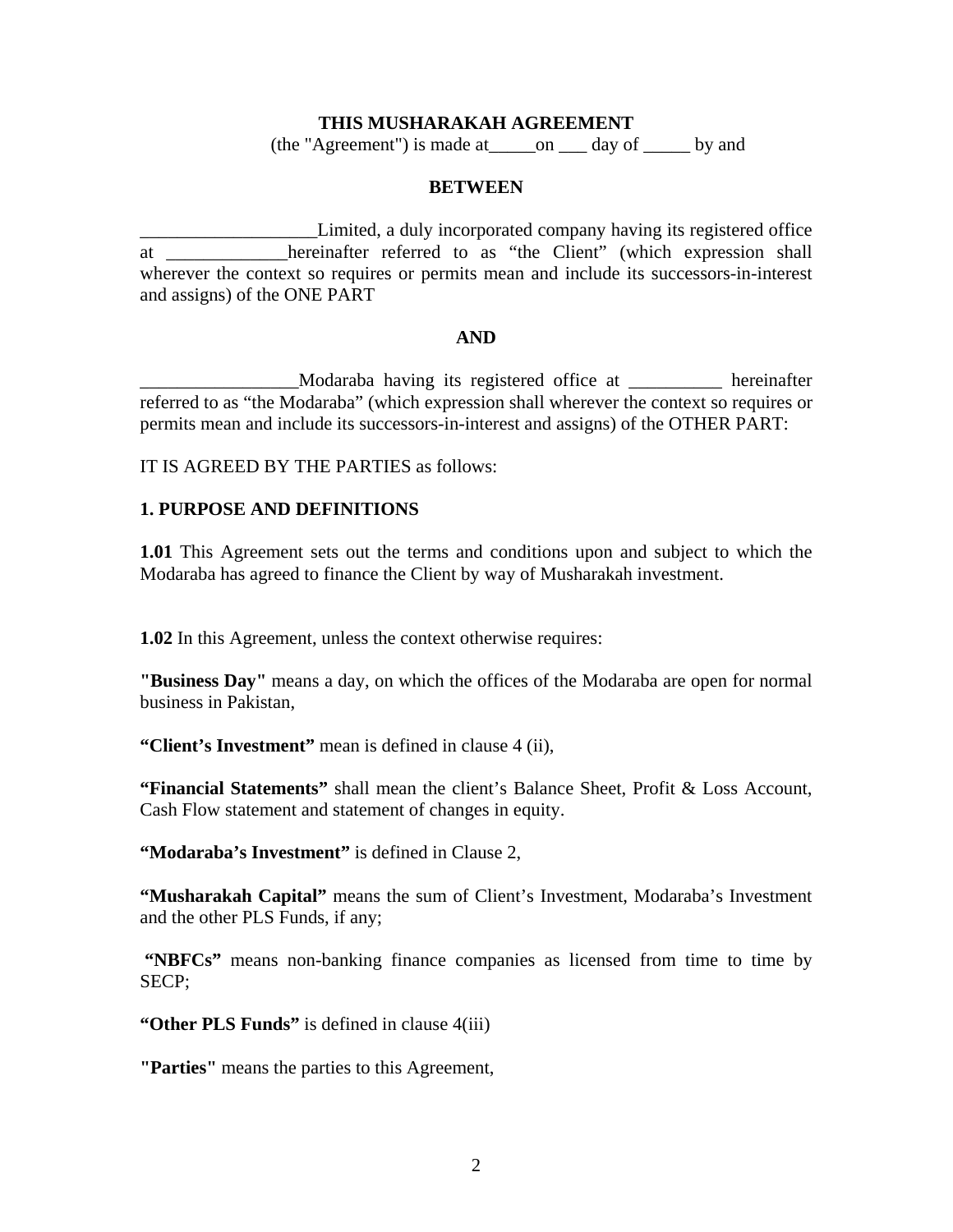**"Principal Documents"** means this Agreement, and the Security Documents,

**"Prudential Regulations"** means Prudential Regulations or other regulations notified from time to time by the concerned regulatory authorities.

**"Security Documents"** means such deeds and documents as the Modaraba may require the Client to furnish or execute under this Agreement.

**"Security"** is defined in Clause 16.

**"Rupees"** or **"Rs."** means the lawful currency of Pakistan

**"SECP"** means the Securities and Exchange Commission of Pakistan established under the Securities & Exchange Commission of Pakistan Act, 1997 and includes any successors thereto;

**"Written Request"** means request by the Client to the Modaraba.

**2.** The Modaraba hereby agrees at written request of the Client to provide financing up to a sum of Rs. \_\_\_\_\_\_\_\_\_\_\_ (Rupees \_\_\_\_\_\_\_\_\_\_\_\_\_\_ only) on the terms and conditions hereinafter contained (which financing is hereinafter referred to as "Modaraba's Investment")**.**

**3.** This Agreement shall be valid for a period of \_\_\_\_\_\_\_\_\_\_\_ years from the date of first disbursement of the Modaraba's Investment**.**

**4.** The Client and the Modaraba hereby mutually agree and covenant as under:

**i)** The Modaraba's Investment shall be used only for [insert description of purpose of the Musharakah Investment] and shall not be used and / or diverted for any other purpose;

**ii)** The investment of the Client for the purpose of this Agreement aggregate to Rs. (Rupees only) as on as per details given in Annexure 'A' to this Agreement (**Client's Investment**);

**iii)** The Client has obtained following funds from various sources on Profit and Loss Sharing basis all of which are hereinafter referred to as "other PLS Funds";

\_\_\_\_\_\_\_\_\_\_\_ \_\_\_\_\_\_\_\_\_\_\_\_\_\_ \_\_\_\_\_\_\_\_\_\_\_\_\_\_ \_\_\_\_\_\_\_\_\_\_ \_\_\_\_\_\_\_\_\_\_\_\_\_\_ \_\_\_\_\_\_\_\_\_\_\_\_\_\_ \_\_\_\_\_\_\_\_\_\_\_\_\_\_ \_\_\_\_\_\_\_\_\_\_\_\_

**iv)** The Client shall not make any change in its paid up capital, accumulated reserves or un-appropriated profits, except on the basis of annual audited accounts, and shall also not, without prior written consent of the Modaraba (which consent shall not be unreasonably withheld) make any additional borrowing or accept any further funds on Profit and Loss Sharing basis either for short term or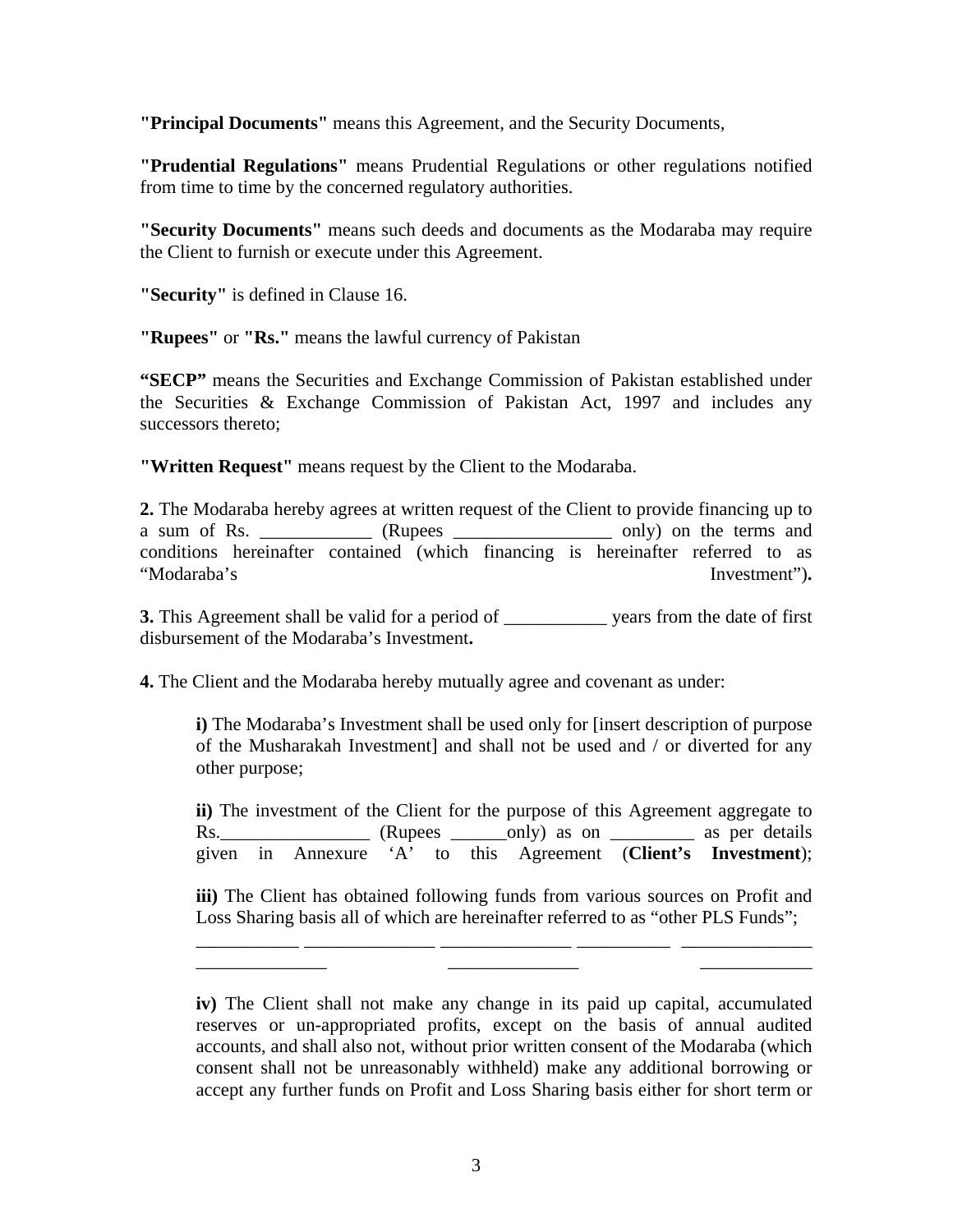long term from any source. The Client shall also not, without the prior written consent of the Modaraba, repay, earlier than the repayment schedule already agreed to, any other PLS Funds;

 **v)** The Client shall not declare any dividend without the prior consent in writing of the Modaraba;

 **vi)** The Client hereby covenants with the Modaraba that on the basis of past experience, data available with the Client and reasonable and prudent expectations about future plans of the Client, it is expected that after adding the Modaraba's Investment to the Client's investment, the projected pre-tax annual profit of the Client hereafter shall be \_\_\_\_\_\_\_\_ % p.a. (\_\_\_\_\_\_\_ percent per annum) of the total of investments of (a) the Client, (b) the Modaraba and (c) other PLS Funds. The aforesaid profit percentage is hereinafter referred to as the "Projected Rate of Return" of the Client;

 **vii)** It is hereby expressly agreed that the Client may avail the Modaraba's Investment as and when required, provided the outstanding amount of the Modaraba's Investment at any time shall not exceed the amount specified in clause 2 hereof;

**viii)** The Client shall perform all acts and fulfill all legal requirements, which may at any time and from time to time be necessary to implement this Agreement. The Client shall also execute all documents and furnish all information which the Modaraba may at any time require from the Client;

**ix)** The Client shall furnish to the Modaraba within one month of the end of each quarter of its accounting year, a report of its operations and statements of financial affairs and any other information in such form as may be devised by the Modaraba from time to time;

**x)** Based on the Projected Rate of Return the Client shall pay at the end of each quarter of its accounting year to the Modaraba its share of profit worked out in accordance with the formula specified in **Annexure-I;** 

**xi)** Payments under sub clause (x) above shall be treated as provisional to be adjusted on final accounts being prepared for the whole accounting year in accordance with clause 5.

## **5. Financial Statement Assessment.**

**i)** At the end of each accounting year of the Client, Financial Statements shall be prepared based on accounting policies consistently applied, in accordance with the International Accounting Standards as applicable in Pakistan. Any changes in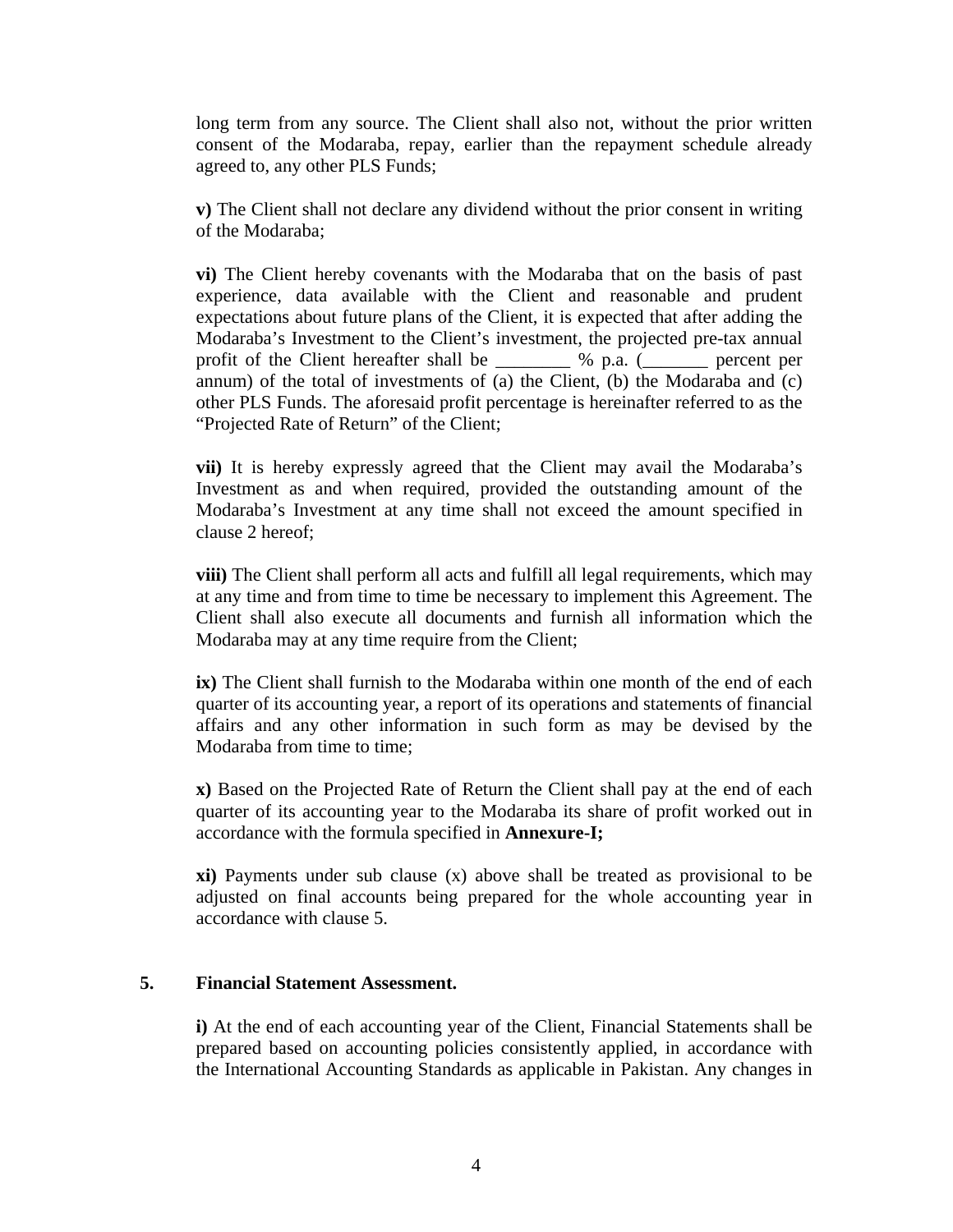accounting policies of the Client shall require prior written approval of the Modaraba.

**ii)** Upon finalization of the annual Financial Statements in the manner provided in clause (i) above, the pre-tax net profits for that year shall be allocated among the Modaraba, Other PLS Funds and the Client on the basis of ratio of profit sharing stipulated in Annexure-II and subject to such conditions as contained therein. The amount so allocated is and shall be deemed to be the due share of profit of the Modaraba. All quarterly payments made by the Client to the Modaraba shall be deducted from the final payment to be made to the Modaraba.

**iii)** In the event of annual Financial Statements of the Client, showing a loss the same shall be shares by the Modaraba, the Client and other PLS funds in proportion to their respective shares in the Musharakah Capital. The amount of such loss shall be either paid by the respective parties into the Musharakah Capital or shall be deducted from the Musharakah Capital at the option of the respective party.

**6.** The Client shall submit to the Modaraba its audited Financial Statements within four months from the end of its accounting year duly audited by a firm of auditors approved by the Modaraba.

**7.** At the expiry of this Musharakah Agreement or its earlier termination as provided for in this Agreement, the Client shall redeem the Modaraba's Investment and any unpaid share of Modaraba's profit.

**8.** Where the Musharakah under this Agreement is for a period of \_\_\_\_\_ years, the Modaraba shall have the right to convert into the shares of the Client the full amount of its investment outstanding at the time of such conversion. Such conversion shall, be at the Market\* Value of the shares of the Client. Where Modaraba's entitlement under the above valuation results in a fraction of a share, fractions of half or more shall be taken as one and fractions of less than half shall be ignored.

Provided that the Modaraba shall exercise its right under this clause only if the Client has achieved, during any three previous years of the currency of this Agreement, an average profit of less than 2/3rd of the mutually agreed Projected Rate of Profit. Provided further that whenever the Modaraba decides to sell the shares acquired by it under this clause, the existing shareholders of the Client (other than the Modaraba), shall have the first right of refusal to purchase the same at a price at which the Modaraba wishes to sell them.

**9.** The Client shall issue the letters of allotment of shares as mentioned hereinabove within thirty days of demand by the Modaraba and these shares may be of any class of shares of the Client as mutually agreed and the Modaraba shall have equal rights as enjoyed by other share holders holding shares of the same class including right of voting, transferring, subscription for right issue, bonus issue, dividends etc., under the law governing joint stock companies.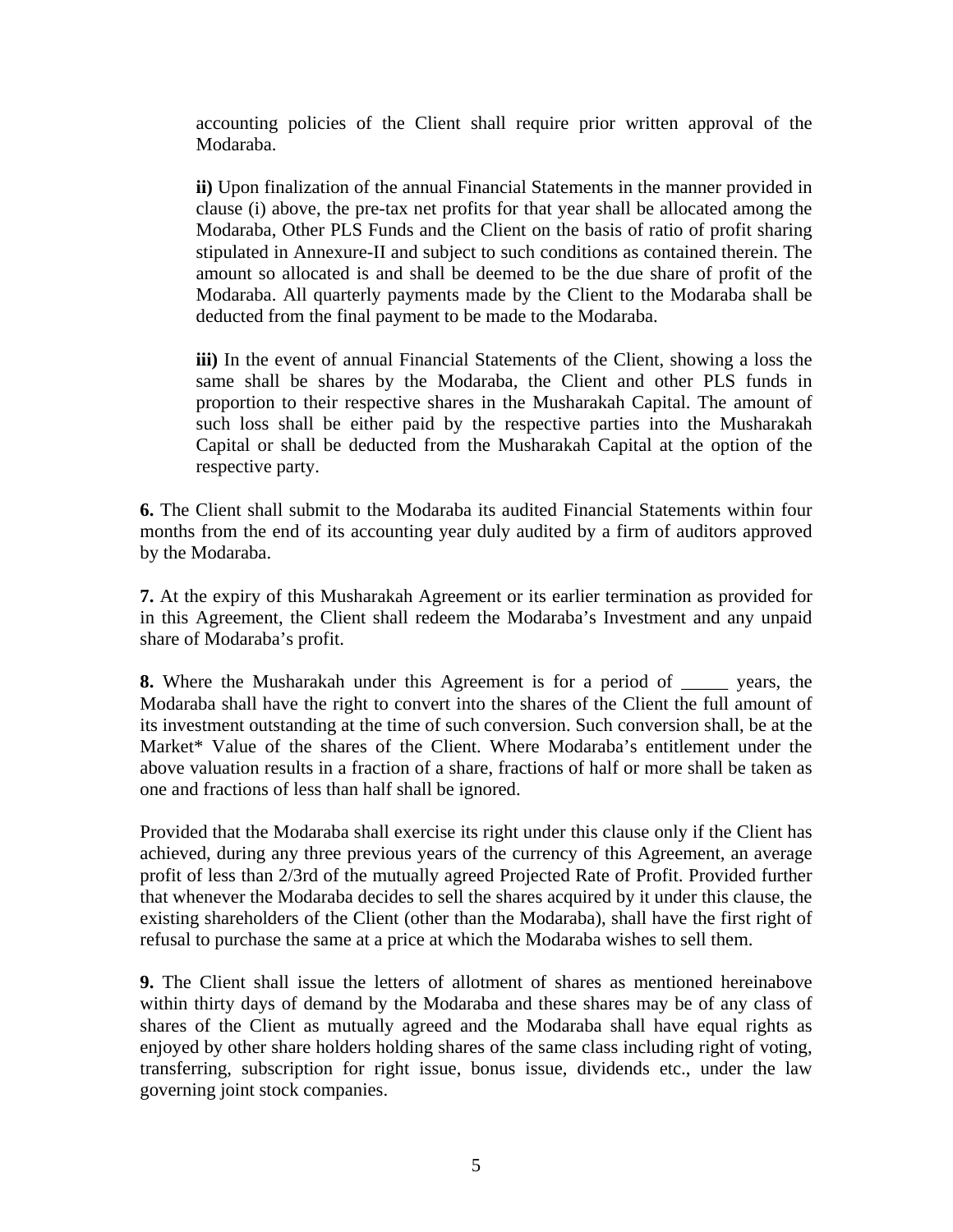**10**.Subject only to the express terms of this Agreement, management and control shall primarily vested in the Client and the Client shall be responsible for the management and control of the business except when option under clause 8 or 9 above has been exercised. Provided that the Modaraba shall have the option in its sole discretion to nominate one or more persons on the Board of Directors of the Client.

**11.** This Agreement shall not be deemed to create a partnership or company and in no event has the Client any authority to bind the Modaraba. In no event shall the Modaraba be liable for the debts and obligations of the Client incurred for other purposes, except as stipulated in this Agreement.

**12.** In the event of the Client making default in:

**i)** Payment of due share of profit,

**ii)** Redemption of Modaraba's investment on the expiry/termination of the Musharakah, or

**iii)** Performance of any of the covenants under this Agreement provided such default remains un-rectified for a period of \_\_\_\_days from the date of notice served by the Modaraba, the Modaraba shall have the right to dispose of the securities defined in clause 16 hereto and adjust the sale proceeds thereof towards the amounts receivable by it.

## **13. Penalty.**

**i)** Where any amount is required to be paid by the Client under the Principal Documents on a specified date and is not paid by that date, or an extension thereof, permitted by the Modaraba without any increase in the amount payable, the Client hereby undertake to pay directly to the Charity Fund approved by the Modaraba, a sum calculated  $@ \_\%$  per annum for the entire period of default, calculated on the total amount of the obligations remaining un-discharged. The Charity Fund shall be used at the absolute discretion of the Modaraba, exclusively for the purposes of approved charity.

## **ii)** In case

**(a)** any amount(s) referred to in clause 13.01 above, including the amount undertaken to be paid directly to the Charity Account, by the Client, is not paid by him, or

**(b)** the Client delays the payment of any amount due under the Principal Documents and/ or the payment of amount to the Charity Fund as envisaged under Clause 13.01 above, as a result of which any direct or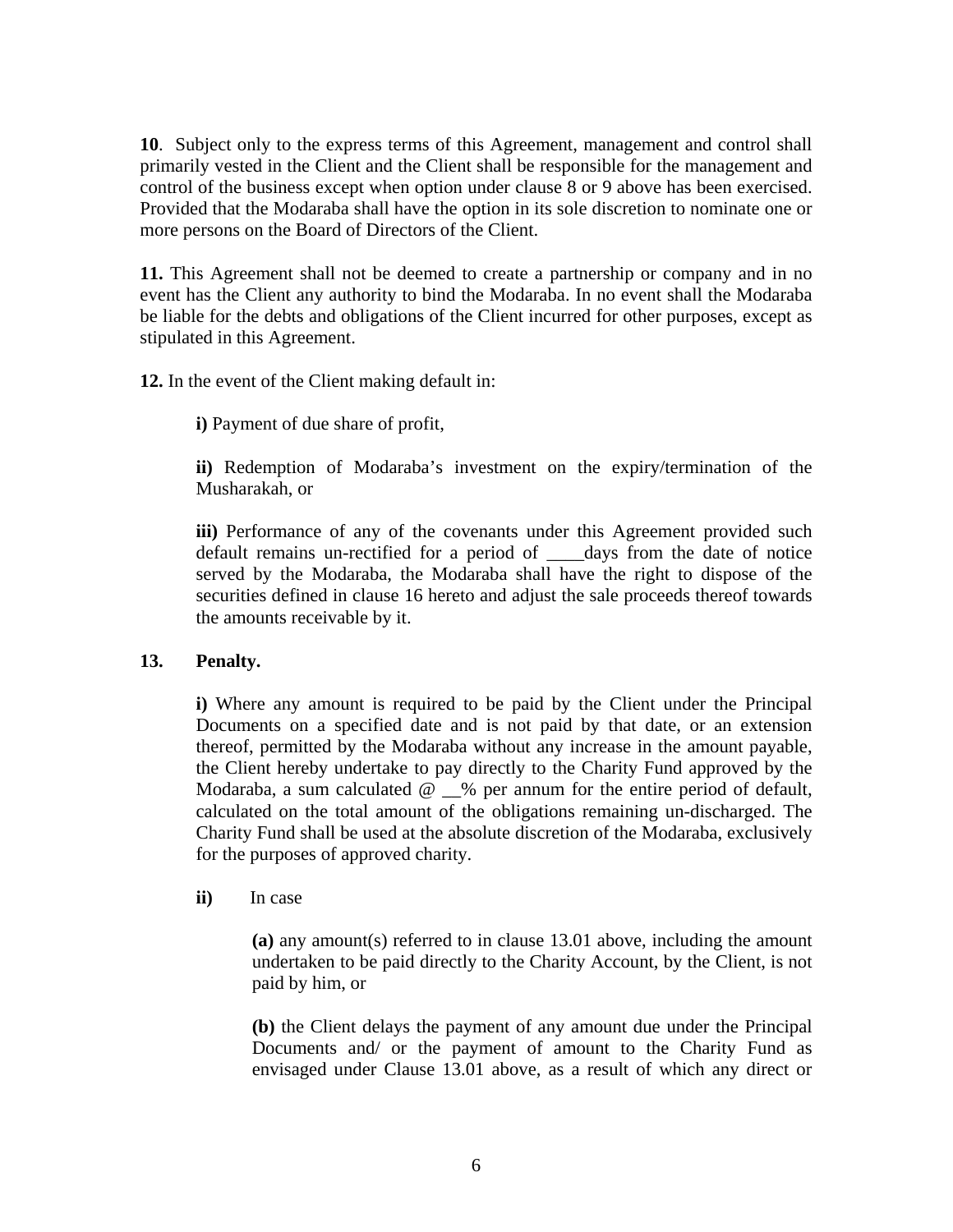indirect costs are incurred by the Modaraba, the Modaraba shall have the right to approach a competent Court.

**(c)** for recovery of any amounts remaining unpaid as well as

**(d)** for imposing of a penalty on the Client. In this regard the Client is aware and acknowledges that notwithstanding the amount paid by the Client to the Charity Fund of the Modaraba, the Court has the power to impose penalty, at its discretion, and from the amount of such penalty, a smaller or bigger part, depending upon the circumstances, can be awarded as solatium to the Modaraba, determined on the basis of direct and indirect costs incurred, other than the opportunity cost.

- **iii**) The Modaraba, with the approval of the Board of Directors shall forward the proceeds to charity for its onward distribution among approved charitable/religious/welfare institutions.
- **iv)** The account for charity shall be separately maintained and audited, and be disclosed separately in the financial statements of the Modaraba.

**14.**

**i)** This Agreement shall be binding upon and inure to the benefit of and be enforceable by the Modaraba, the Client and respective successors permitted assigns and transferees of the parties hereto, provided that the Client shall not assign or transfer any of its rights or obligations under this Agreement without the written consent of the Modaraba. The Modaraba may assign all or any part of its obligations and/or commitments under this Agreement to any bank, financial institution or other person. The Client shall not be liable for the costs of the assignment and/or transfer of commitments hereunder by the Modaraba. If the Modaraba assigns all or any part of its rights or transfers all or any part of its obligations and commitments as provided in this Clause, all relevant references in this Agreement to the Modaraba shall thereafter be construed as a reference to the Modaraba an/or its assignee's or transferee's (as the case may be) to the extent of their respective interests.

**ii)** The Modaraba may disclose to a potential assignee or transferee or to any other person who may propose entering into contractual relations with the Modaraba in relation to this Agreement such information about the Client as the Modaraba shall consider appropriate.

## **15. FORCE MAJEURE**

Any delays in or failure by a Party hereto in the performance hereunder if and to the extent it is caused by the occurrences or circumstances beyond such Party's reasonable control, including but not limited to, acts of God, fire, strikes or other labor disturbances, riots, civil commotion, war (declared or not) sabotage, any other causes, similar to those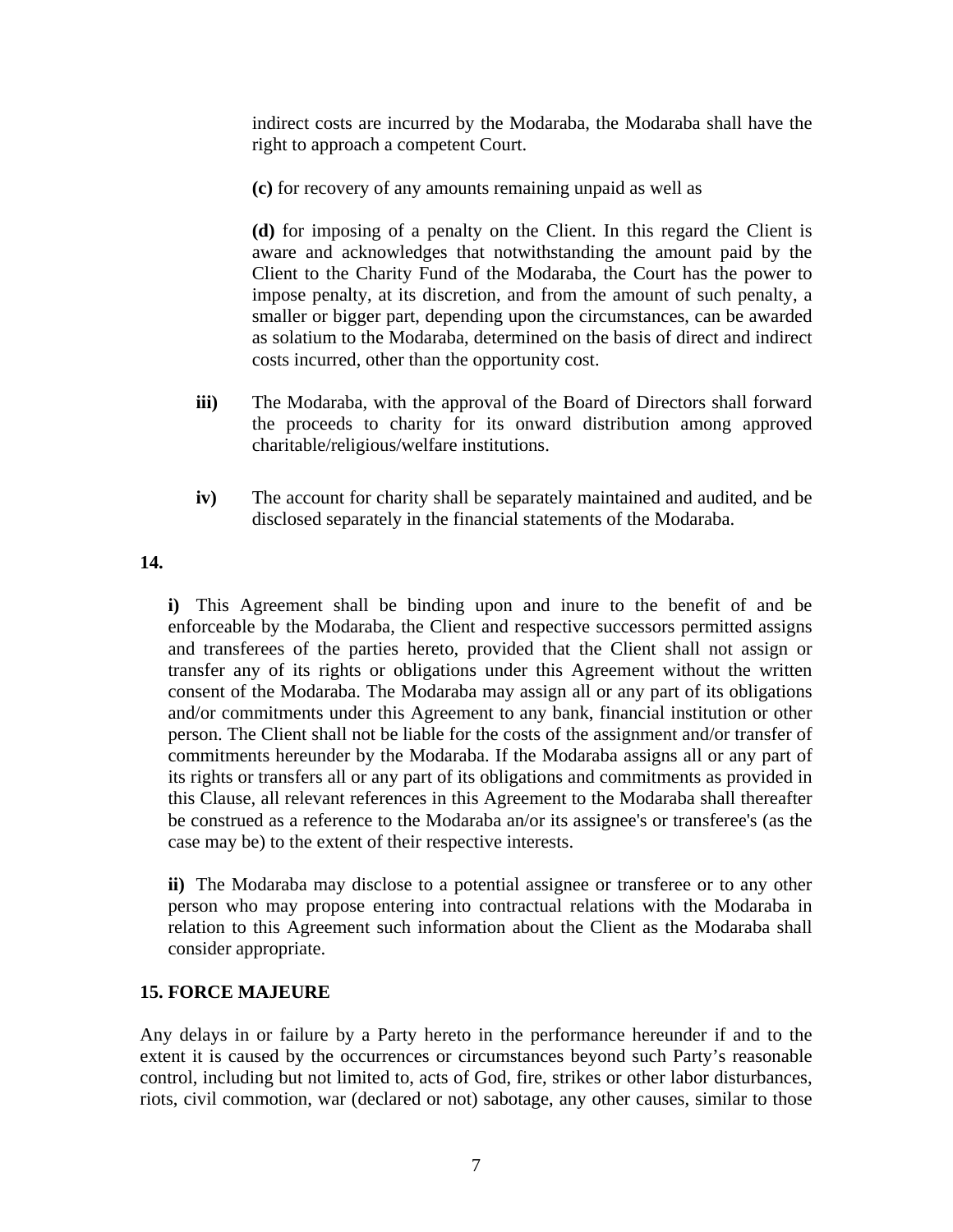herein specified which cannot be controlled by such Party. The Party affected by such events shall promptly inform the other Party of the occurrence of such events and shall furnish proof of details of the occurrence and reasons for its non-performance of whole or part of this Agreement. The parties shall consult each other to decide whether to terminate this Agreement or to discharge part of the obligations of the affected Party or extend its obligations on a best effort and on an arm's length basis.

## **16.**

**i)** The Modaraba shall, with mutual consent of the parties hereto, obtain security for redemption of the Modaraba's Investment together with profit and / or all other sums receivable by the Modaraba as aforesaid after adjustment of losses (if any). The Client hereby agrees and undertakes to give the following security, the terms and conditions of which shall be such as the Modaraba may determine to secure its priority over other creditors of the Client:

- **a)** Mortgage
- **b)** Hypothecation
- **c)** Pledge and / or such other securities as the Modaraba may require.

**ii)** In case any other creditor of the Client claims or secures or attempts to secure lowering of the Modaraba's priority over the security or in case of defalcation by the Client, the Modaraba shall have a right to terminate the Agreement forthwith. The securities obtained by the Modaraba will be kept fully insured at the Client's cost and expenses through a reputable company offering protection under the Islamic concept of Takaful. Until Islamic concept of insurance is available, the secured assets shall be comprehensively insured with a reputable insurance company to the satisfaction of the Modaraba against all insurable risks.

## **17.**

**i)** No failure or delay on the part of the Modaraba to exercise any power, right or remedy under this Agreement shall operate as a waiver thereof nor a partial exercise by the Modaraba of any power, right or remedy preclude any other or further exercise thereof or the exercise of any other power right or remedy. The remedies provided in this Agreement are cumulative and are not exclusive of any remedies provided by law;

**ii)** This Agreement represents the entire agreement and understanding between the Parties in relation to the subject matter and no amendment or modification to this Agreement will be effective or binding unless it is in writing, signed by both Parties and refers to this Agreement;

**iii**) This Agreement is governed by and shall be construed in accordance with Pakistan law. All competent courts at \_\_\_\_\_\_\_\_\_ shall have the non-exclusive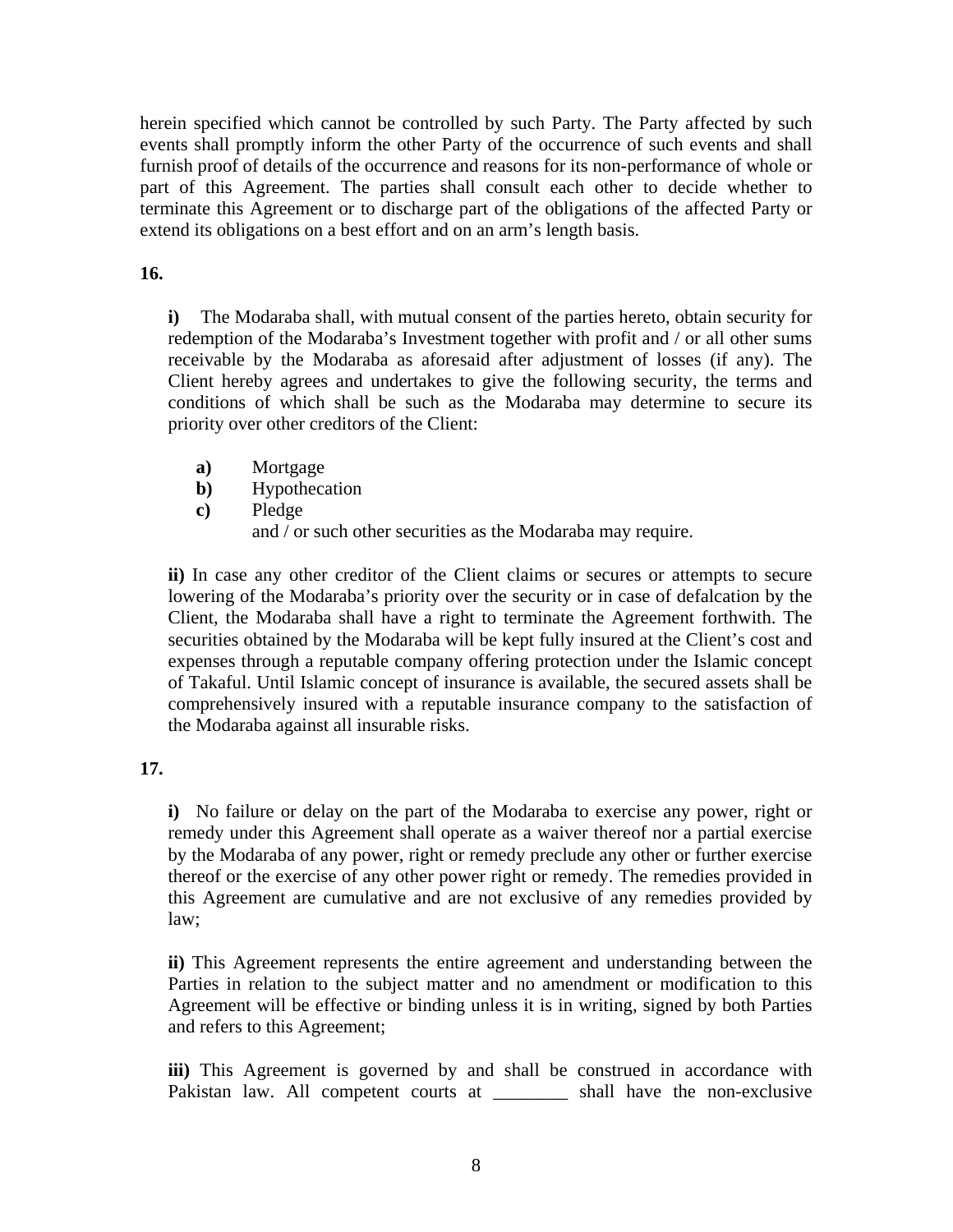jurisdiction to hear and determine any action, claim or proceedings arising out of or in connection with this Agreement.

**iv)** Nothing contained herein shall prejudice or otherwise affect the rights and remedies that may otherwise be available under law to the parties.

**v)** Any reconstruction, division, re-organization or change in the constitution of the Modaraba or its absorption in or amalgamation with any other person or the acquisition of all or part of its undertaking by any other person shall not in any way prejudice or affect its rights hereunder.

**vi)** The two parties agree that any notice or communication required or permitted by this agreement shall be deemed to have been given to the other party seven days after the same has been posted by registered mail or the next Business Day if given by a facsimile message or telex or by any other electronic means, or the next Business Day as counted from the date of delivery if delivered by courier mail;

**vii)**This agreement may be amended or any term or condition waived only in writing executed by persons duly authorized, provided that no term or condition which has the effect of materiality altering the agreement or which is otherwise repugnant to Shariah shall be added, deleted or waived.

**\*** In the case of an unquoted company, it shall be the higher of the break-up or face value.

**IN WITNESS WHEREOF** the Client and the Modaraba have executed this Agreement on the day, month and year hereinabove mentioned.

**WITNESSES SIGNATURES WITNESSES SIGNATURES** 

|                                 | 2.<br>Signature         |
|---------------------------------|-------------------------|
|                                 |                         |
| Address _______________________ |                         |
| NIC No.                         | NIC No.                 |
|                                 |                         |
| 2. $\qquad \qquad$              | 2. $\qquad \qquad$      |
| (Authorized signatures)         | (Authorized signatures) |
| <b>Common Seal</b>              | <b>Common Seal</b>      |
| For and on behalf of            | For and on behalf of    |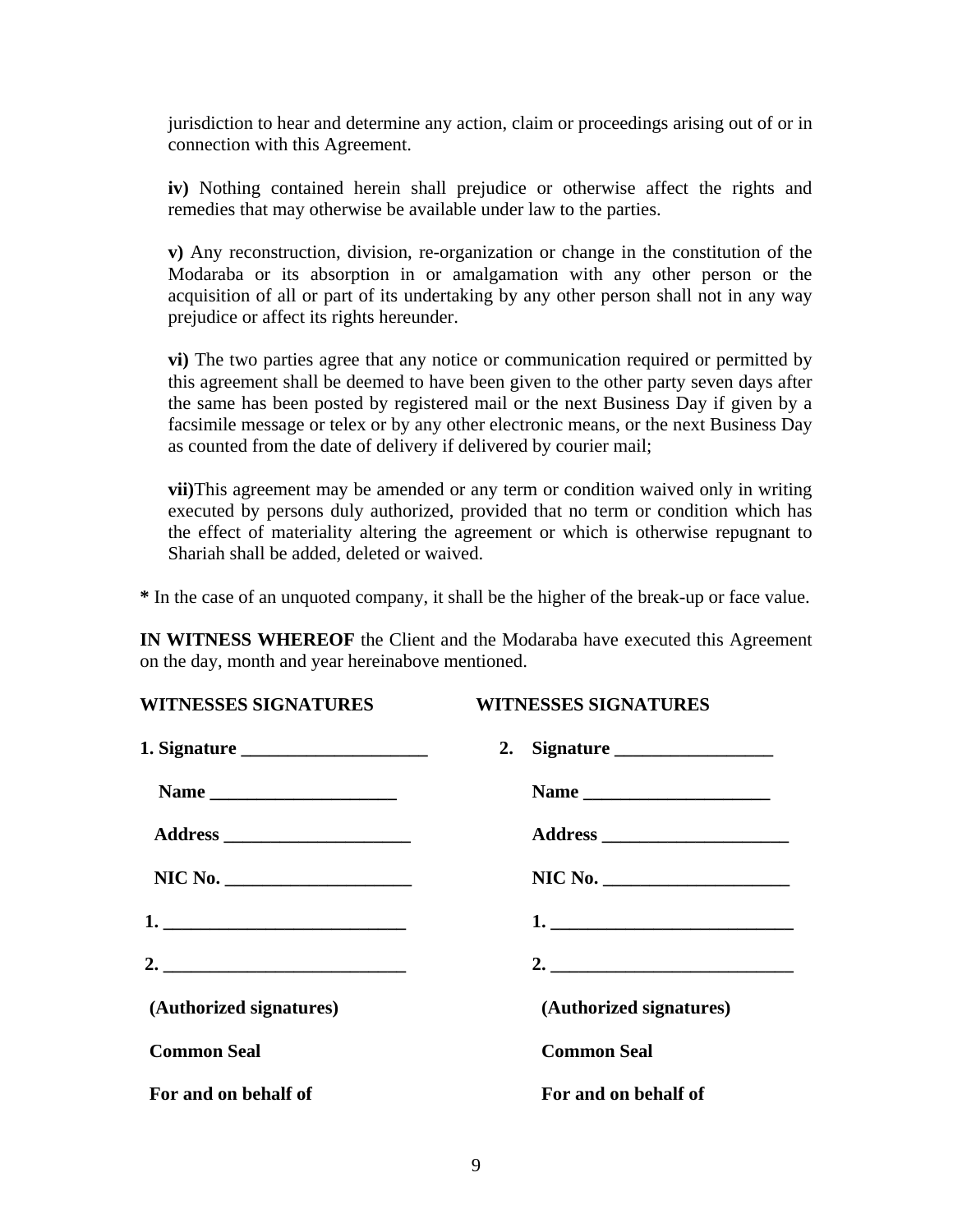#### **Annexure-I**

## **BASIS OF PROVISIONAL PAYMENT TO THE MODARABA (All Figures are Illustrative)**

**\_\_\_\_\_\_\_\_\_\_\_\_\_\_\_\_\_\_\_\_\_ \_\_\_\_\_\_\_\_\_\_\_\_\_\_\_\_\_\_\_\_\_\_\_\_** 

|             |                                                                                  | <b>Agreed Ratio</b><br><b>For Profit</b><br>Sharing | <b>Rupees</b>  |
|-------------|----------------------------------------------------------------------------------|-----------------------------------------------------|----------------|
|             | $\bf{A})$ Client's investment                                                    | 70%                                                 | Rs. 100        |
|             | <b>B</b> ) Modaraba's investment                                                 | 30%                                                 | Rs. 100        |
|             | $\mathbb{C}$ Total Investment (A+B)                                              |                                                     | <u>Rs. 200</u> |
| D)          | Agreed Projected Rate of Return on Total<br>Investment                           | 60%                                                 |                |
|             | <b>E</b> ) Projected amount of Profit on total investment                        |                                                     | Rs. 120        |
|             | $\mathbf{F}$ Allocation of Projected Profit in mutually agreed<br>profit sharing |                                                     |                |
|             | Ratio of:                                                                        |                                                     |                |
|             | Client                                                                           | 70%                                                 | 84<br>Rs.      |
|             | Modaraba                                                                         | 30%                                                 | 36<br>Rs.      |
|             |                                                                                  |                                                     | Rs. 120        |
| $ {\bf G} $ | Quarterly provisional payment of projected Profit<br>$36/4 =$ Rs. 9 per quarter  |                                                     |                |
| H)          | Allocation of actual net profit of Rs. 160 on year<br>end:                       |                                                     |                |
|             | Client                                                                           |                                                     | Rs. 112        |
|             | Modaraba                                                                         |                                                     | Rs.<br>48      |
|             |                                                                                  |                                                     | Rs. 160        |
| $\bf{I}$    | Therefore, final net payment to the Modaraba will<br>be Rs. 12 (Rs. 48 - Rs. 36) |                                                     |                |

## **Based on the projected rate of Return stipulated in Clause 4(vi)**